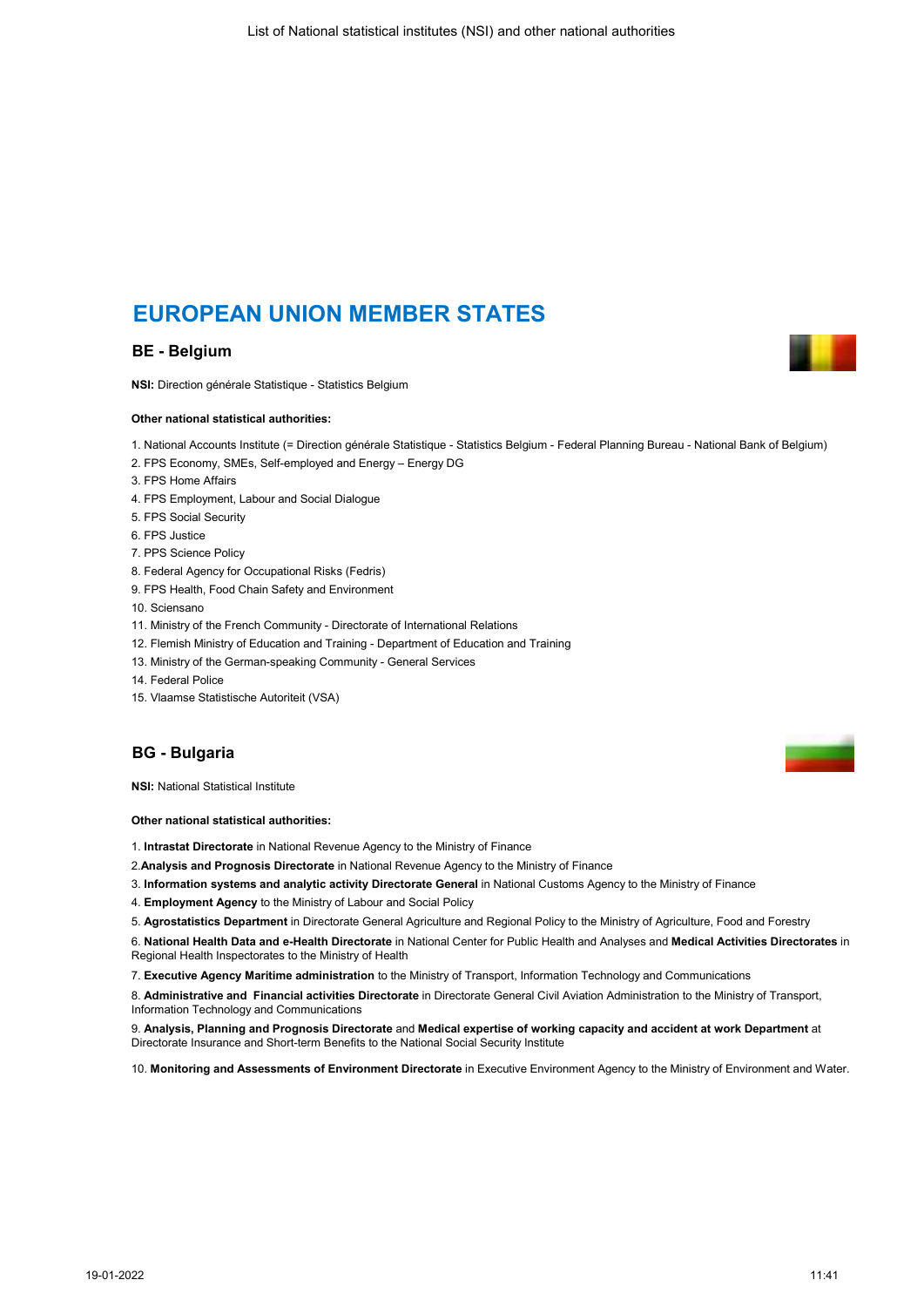# CZ - Czech Republic

NSI: Czech Statistical Office

#### Other national statistical authorities:

- 1. Ministry of Transport
- 2. Ministry of Labour and Social Affairs
- 3. Ministry of Industry and Trade
- 4. Ministry of Education, Youth and Sports
- 5. Ministry of Interior
- 6. Ministry of Agriculture
- 7. Czech Health Information and Statistics Institute (ÚZIS ČR)
- 8. Customs Administration of the Czech Republic

# DK - Denmark

NSI: Danmarks Statistik

- 1. Agency for Public Finance and Management
- 2. Danish Civil Aviation and Railway Authority
- 3. Danish Competition and Consumer Authority
- 4. Danish Energy Agency
- 5. Danish Environmental Protection Agency
- 6. Danish Financial Supervisory Authority
- 7. Danish Fisheries Agency
- 8. Danish Health Data Authority
- 9. Danish Immigration Service
- 10. Danish Patent and Trademark Office
- 11. Danish Road Directorate
- 12. Danish Working Environment Authority
- 13. Danish Agricultural Agency
- 14. National Agency for It and Learning
- 15. National Institute of Public Health

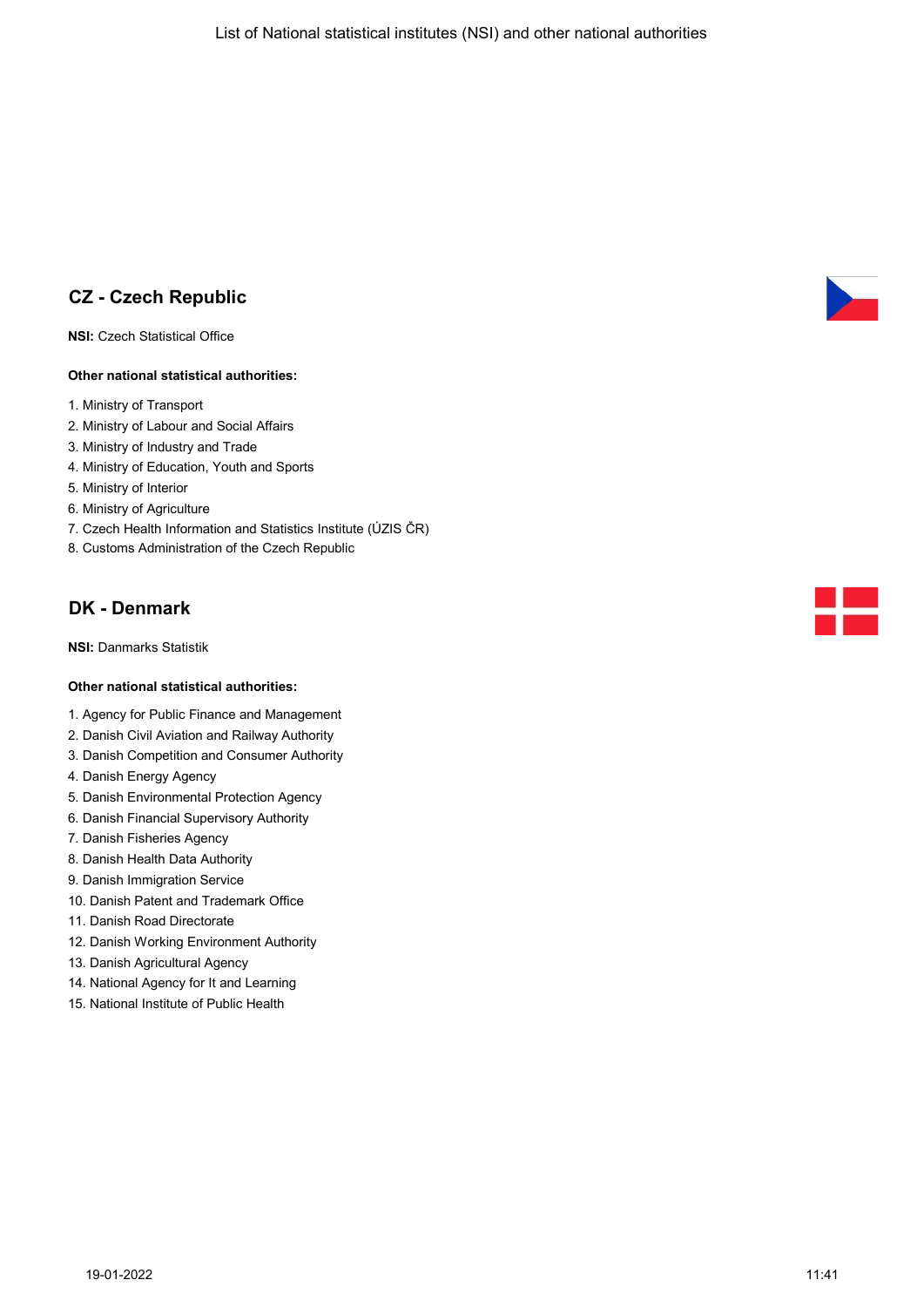# DE - Germany

NSI: Statistisches Bundesamt

#### Other national statistical authorities:

- 1. Deutsche Bundesbank
- 2. Federal Ministry of Labor and Social Affairs
- 3. Federal Ministry of Education and Research
- 4. Federal Employment Agency
- 5. Institute for Employment Research
- 6. Federal Office for Migration and Refugees
- 7. Federal Criminal Police Office
- 8. Federal Office for Economic Affairs and Export Control
- 9. Federal Motor Transport Authority
- 10. German Environment Agency
- 11. Robert-Koch-Institute
- 12. Federal Office for Agriculture and Food
- 13. Federal Office of Consumer Protection and Food Safety
- 14. Thünen Institute
- 15. Julius-Kühn Institute
- 16. Baden-Württemberg Statistical Office
- 17. Bavarian Statistical Office
- 18. Office for Statistics Berlin-Brandenburg
- 19. Bremen Statistical Office
- 20. Statistical Office for Hamburg and Schleswig-Holstein (Statistical Office North)
- 21. Hesse Statistical Office
- 22. Mecklenburg-Vorpommern Statistical Office
- 23. Statistical Office of Lower Saxony
- 24. Information and Technology North Rhine-Westphalia
- 25. Rhineland Palatinate Statistical Office
- 26. Saarland Statistical Office
- 27. Free State of Saxony Statistical Office
- 28. Saxony-Anhalt Statistical Office
- 29. Thuringia Statistical Office
- 30. Federal Agency for Cartography and Geodesy

## EE - Estonia

NSI: Statistics Estonia

#### Other national statistical authority:

1. Bank of Estonia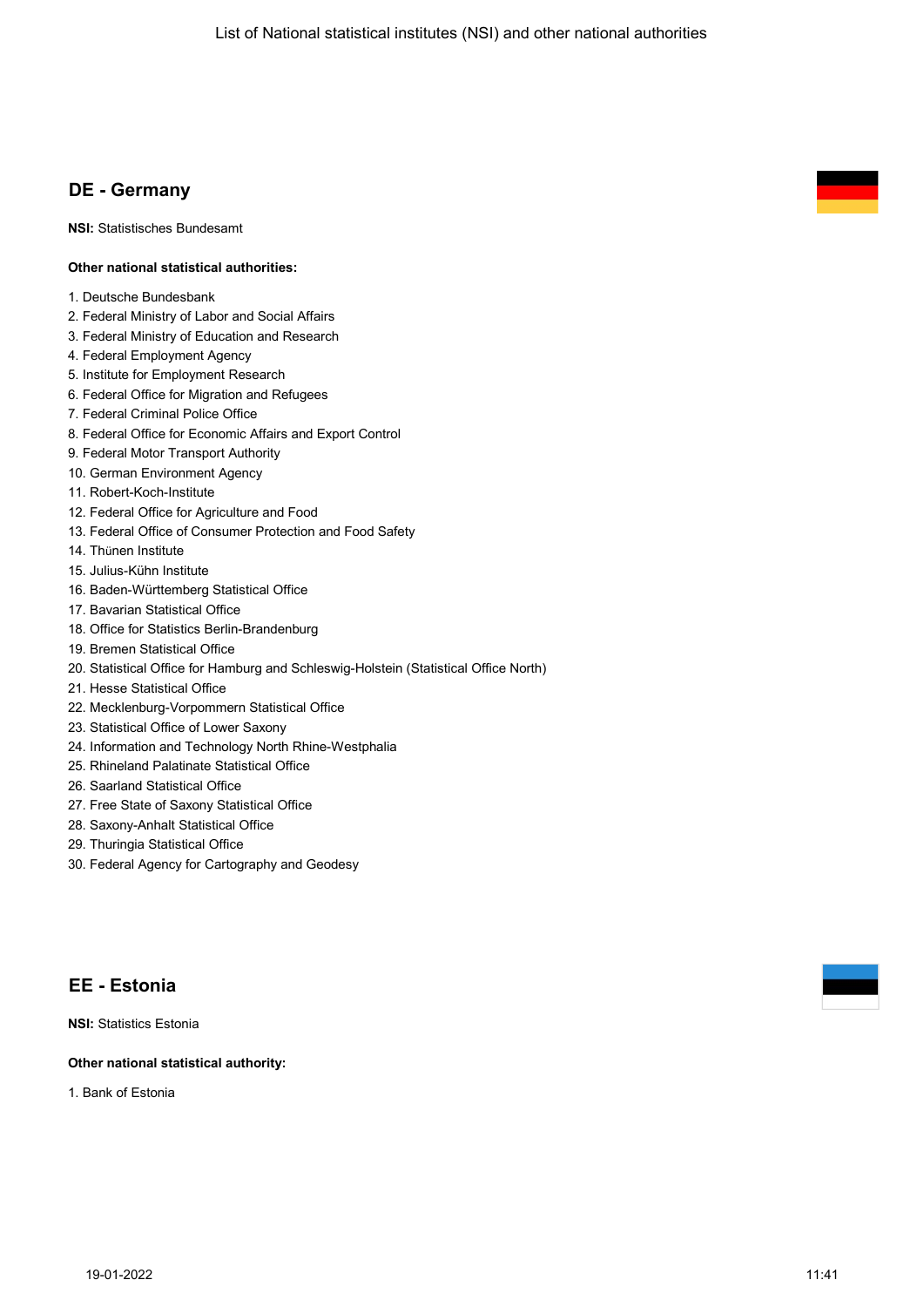## IE - Ireland

NSI: Central Statistics Office

#### Other national statistical authorities:

- 1. Department of Agriculture, Food and the Marine
- 2. Bord Iascaigh Mara (The Irish Seafood Development Agency)
- 3. The Department of Social Protection
- 4. Environmental Protection Agency (Waste Statistics Team)
- 5. Sustainable Energy Authority of Ireland
- 6. Department of Public Expenditure and Reform
- 7. Department of Education
- 8. Department of Health
- 9. Sea Fisheries Protection Authority
- 10. Department of the Environment, Climate and Communications
- 11. Road Safety Authority
- 12. Health and Safety Authority
- 13. Department of Justice

# EL - Greece

NSI: Hellenic Statistical Authority (EL. STAT.)

- 1. Bank of Greece
- 2. Ministry of Interior
- 3. Ministry of Labour and Social Affairs
- 4. Ministry of Migration and Asylum
- 5. Ministry of Environment and Energy
- 6. Ministry of Rural Development and Food
- 7. National Documentation Center (EKT)
- 8. Hellenic Civil Aviation Authority (HCAA)
- 9. National Centre for Social Research (EKKE)

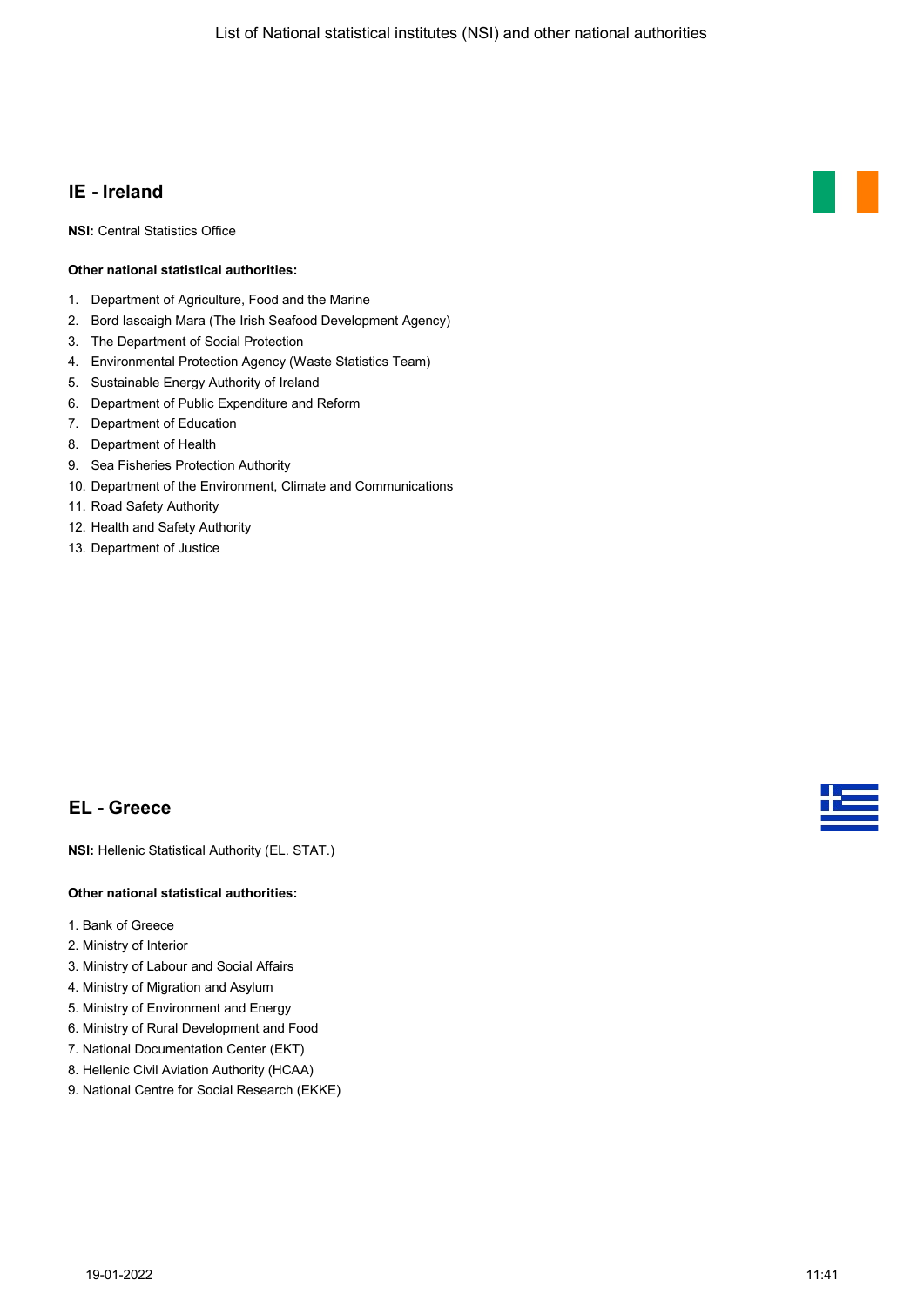# ES - Spain

NSI: Instituto Nacional de Estadística

#### Other national statistical authorities:

1. Subdirectorate General for Analysis, Coordination and Statistics (Under-Secretariat for Agriculture, Fisheries and Food; Ministry of Agriculture, Fisheries and Food)

2. Subdirectorate General for Statistics and Studies (General Technical Secretariat; Undersecretariat for Education and Vocational Training; Ministry of Education and Vocational Training)

3. Subdirectorate General for Solvency (Directorate-General for Insurance and Pension Funds; State Secretariat for Economy and Business Support; Ministry of Economic Affairs and Digital Transformation)

4. Subdirectorate General for Organization, Studies and Complementary Social Welfare (Directorate-General for Insurance and Pension Funds; State Secretariat for Economy and Business Support; Ministry of Economic Affairs and Digital Transformation)

5. Subdirectorate General for Planning, Monitoring and Evaluation (Directorate General for Research Planning, General Secretariat for Research. Ministry of Science and Innovation)

6. Subdirectorate General for Hydrocarbons and New Fuels (General Directorate for Energy Policy and Mines; Secretariat of State for Energy; Ministry for the Ecological Transition and the Demographic Challenge)

7. Subdirectorate General for Foresight, Strategy and Energy Regulations (General Directorate for Energy Policy and Mines; Secretariat of State for Energy; Ministry for the Ecological Transition and the Demographic Challenge)

8. Permanent Observatory on Immigration (General Secretariat for Objectives and Policies for Inclusion and Social Security; Ministry for inclusion, Social Security and Migration)

9. Subdirectorate General for Statistics and Employment and Social Analysis (State Secretariat for Employment and Social Economy; Ministry of Labor and Social Economy)

10. Subdirectorate General for Economic Studies and Statistics (Directorate General for Economic Planning and Budgets; UnderSecretariat for Transport, Mobility and Urban Agenda; Ministry of Transport, Mobility and Urban Agenda)

11. Ports of Spain (Ministry of Transport, Mobility and Urban Agenda)

12. National Accountability Bureau (General Comptroller of the State Administration (IGAE); Undersecretariat of Finance. Ministry of Finance)

13. Customs and Excise Taxes Department - Subdirectorate General for Planning, Statistics and Coordination (Tax Agency; State Secretariat for Finance; Ministry of Finance)

14. Directorate General for Traffic (Undersecretariat for Home Affairs; Ministry for Home Affairs)

15. Subdirectorate General for Awareness, Prevention and Studies on Gender-based Violence (Government Delegation for Gender-based Violence; State Secretariat for Equality and Gender-based Violence; Ministry for Equality)

16.Subdirectorate General for Health Information (General Secretariat for Digital Health, Information and Innovation of the National Health System; Ministry of Health)

17. Subdirectorate General for University Research Activity (General Secretariat for Universities; Ministry of Universities)

## FR - France

NSI: Institut National de la Statistique et des Études Économiques - INSEE

#### Other national statistical authorities:

1. Data and Statistical Studies Department - SDES (Ministry for Ecological and Inclusive Transition, Ofice of the Commissioner-General for Sustainable Development)

2. Directorate of Research, Economic Studies and Statistics (Ministry for Labour)

3. Directorate of Research, Studies, Evaluation and Statistics - DREES (Ministry for Solidarity and Health, Ministry of Public Action and Accounts and Ministry of Labour)

4. Department of Statistics and Foresight Analysis - SSP (Ministry of Agriculture and Food, Secretariat General)

5. Directorate of Evaluation, Forecasting and Performance Monitoring - DEPP (Ministry of National Education and Youth and Ministry of Higher Education, Research and Innovation)

6. Information Systems and Statistical Studies Sub-directorate - SIES (Ministry of Higher Education, Research and Innovation, Directorate-General for Higher Education and Employability and Directorate-General for Research and Innovation)

7. External Trade Statistics and Analyses division - DSECE (Ministry of Public Action and Accounts, Customs Directorate General)

8. Department of Studies, Statistics and Documentation - DSED (Ministry of the Interior, Directorate-General for Foreign Nationals in France)

9. Statistics and Studies sub-directorate - SDSE (Ministry of Justice, Secretariat-General)

10. Secure Data Access Centre - CASD

11. Ministerial Statistical Department for Internal Security - SSM SI (Ministry of the Interior, General Directorate of the National Police and General Directorate of the National Gendarmerie)

12. Epidemiology Center on Medical Causes of Deaths - CepiDC (National Institute of Health and Medical Research - INSERM)

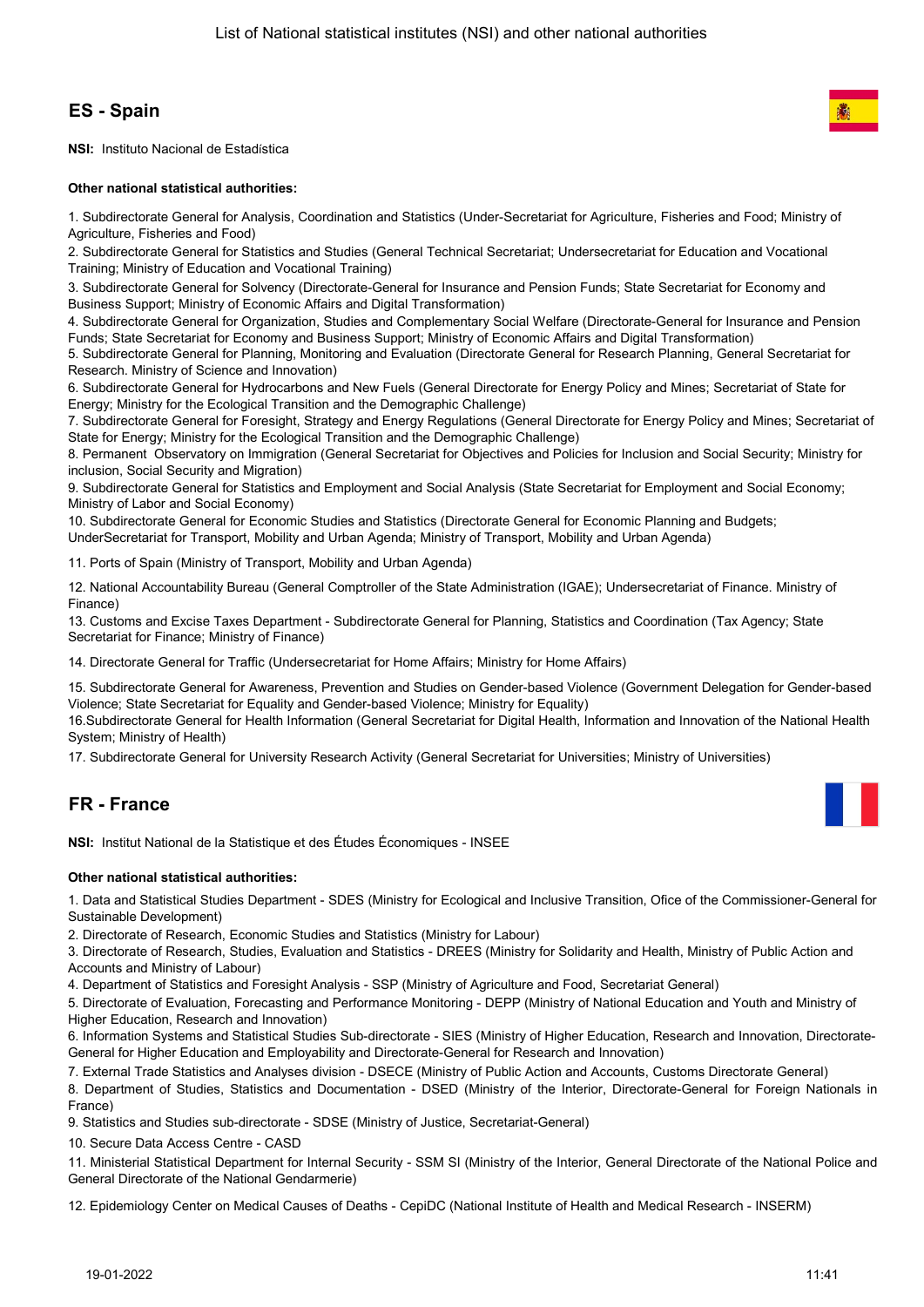List of National statistical institutes (NSI) and other national authorities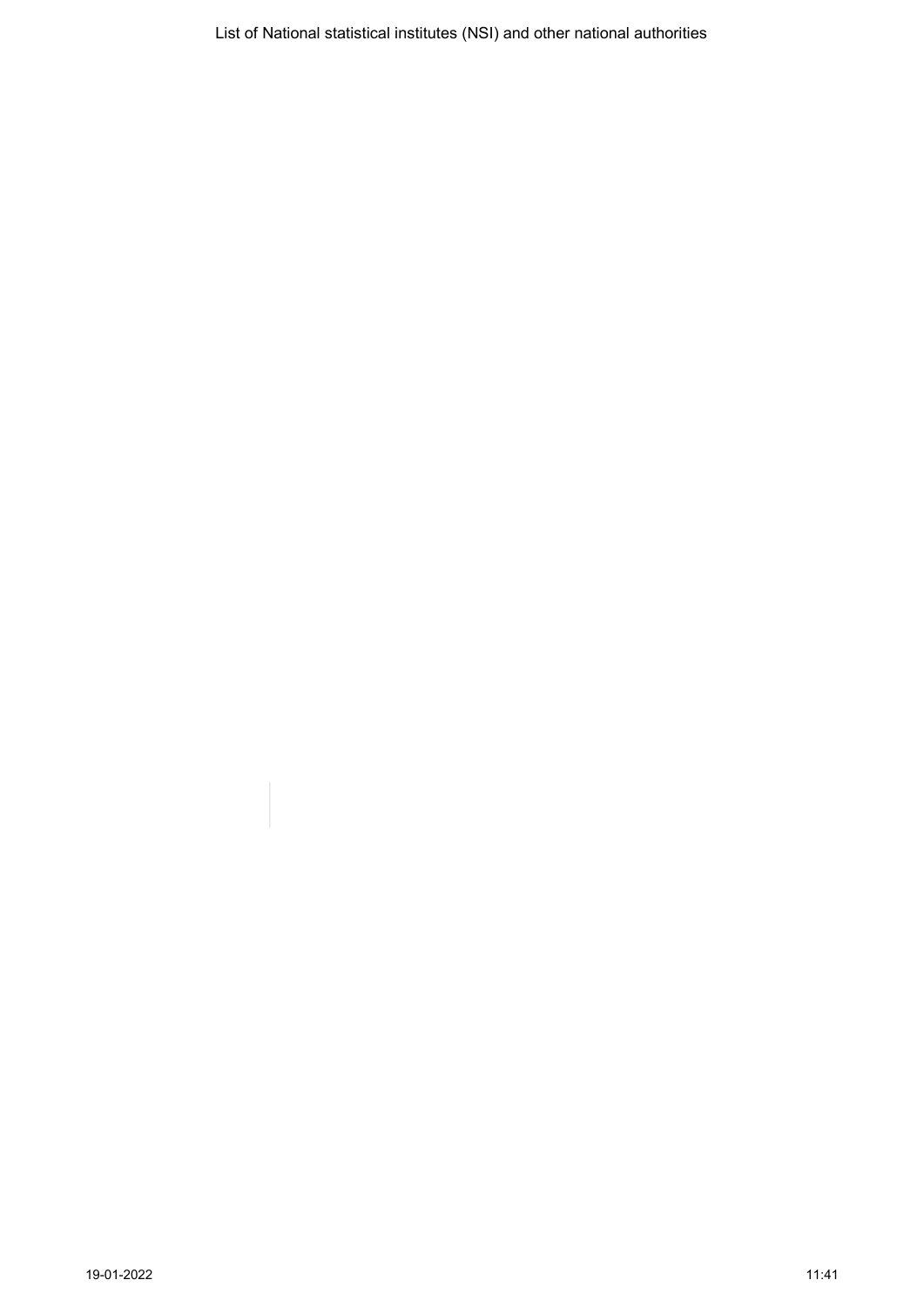# HR - Croatia

₩

NSI: Croatian Bureau of Statistics

- 1. Croatian National Bank
- 2. Ministry of Finance
- 3. Ministry of Agriculture
- 4. Croatian Institute of Public Health
- 5. Ministry of Economy and Sustainable Development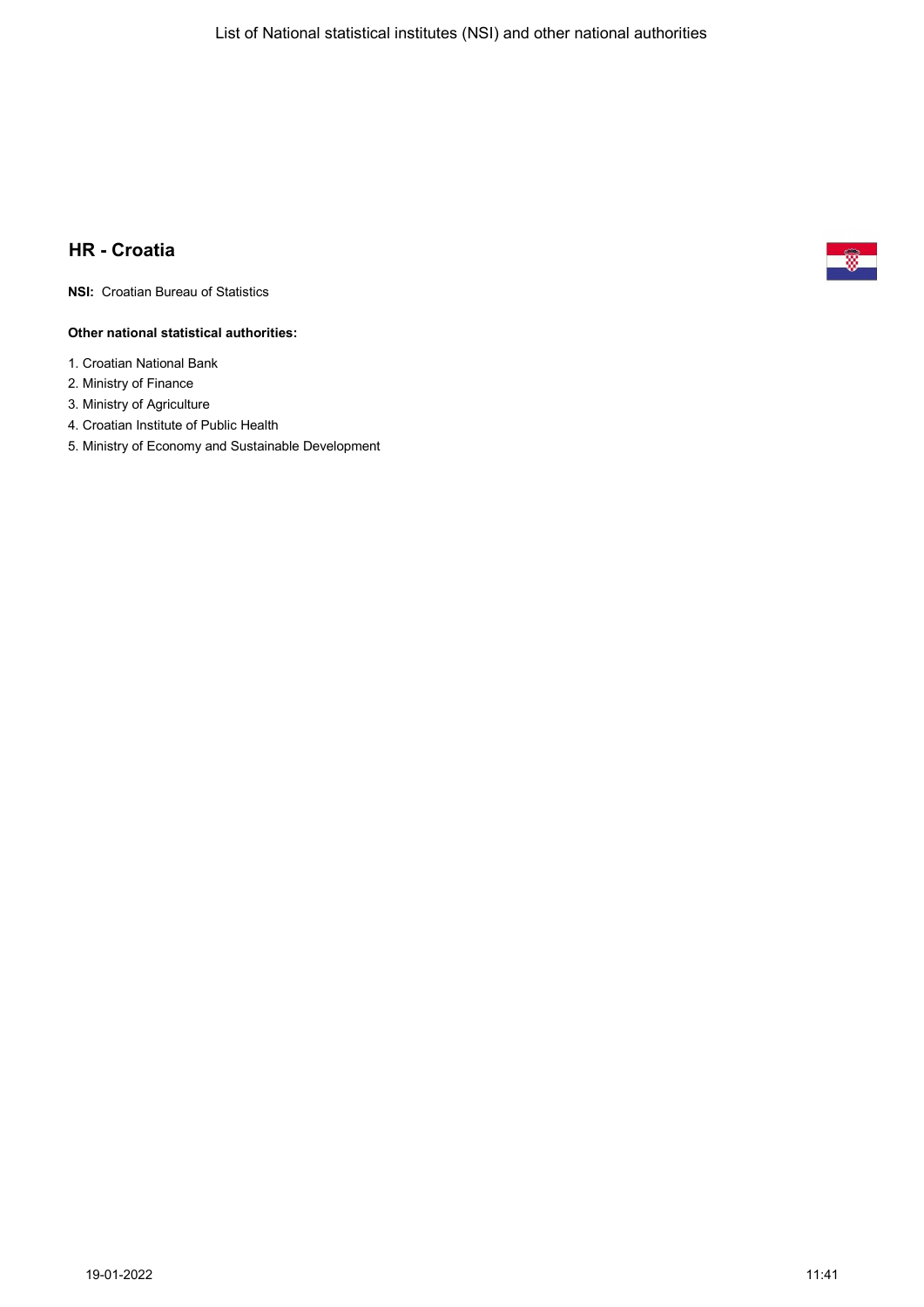## IT - Italy

NSI: Istituto Nazionale di Statistica

#### Other national statistical authorities:

- 1. Ministry of Interior (Ministero dell'Interno)
- 2. Ministry of Education (Ministero dell'Istruzione)
- 3. Ministry of University and Research, (Ministero dell'Università e della Ricerca)
- 4. Ministry of Health (Ministero della Salute)
- 5. Ministry of Economy and Finance (Ministero dell'Economia e delle Finanze)
- 6. Ministry of Economic Development (Ministero dello Sviluppo Economico)
- 7. Ministry of sustainable Infrastructures and mobility (Ministero delle Infrastrutture e mobilità sostenibili)
- 8. Ministry of Agricultural, Food and Forestry Policies (Ministero delle Politiche Agricole, Alimentari e Forestali)
- 9. Ministry for ecological transition (Ministero della transizione ecologica)

10. National Institute for Insurance against Accidents at Work - INAIL (Istituto Nazionale Assicurazione contro gli Infortuni sul Lavoro –

INAIL) 11. Italian Institute for Environmental Protection and Research - ISPRA (Istituto Superiore per la Protezione e la Ricerca Ambientale –  $ICDDA$ 

12. National Electricity Transmission Grid Operator - TERNA (Terna Rete Elettrica Nazionale)

13. Council for Agricultural Research and Economics - CREA (Consiglio per la Ricerca in agricoltura e l'analisi dell'economia agraria - CREA)

14. Energy Services Operator - GSE (Gestore Servizi Energetici)

## CY - Cyprus

NSI: Statistical Service of Cyprus

- 1. Civil Registry and Migration Department Ministry of Interior
- 2. Asylum Service Ministry of Interior
- 3. Cyprus Police
- 4. International Protection Administrative Court
- 5. Health Monitoring Unit Ministry of Health
- 6. Department of Labour Inspection –Ministry of Labour, Welfare and Social Insurance
- 7. Deputy Ministry of Tourism
- 8. Department of Civil aviation Ministry of Transport, Communications and Works
- 9. Cyprus Ports Authority
- 10. Electricity Authority of Cyprus
- 11. Department of Agriculture Ministry of Agriculture, Rural Development and Environment
- 12. Department of Forests Ministry of Agriculture, Rural Development and Environment
- 13. Department of Fisheries and Marine Research Ministry of Agriculture, Rural Development and Environment

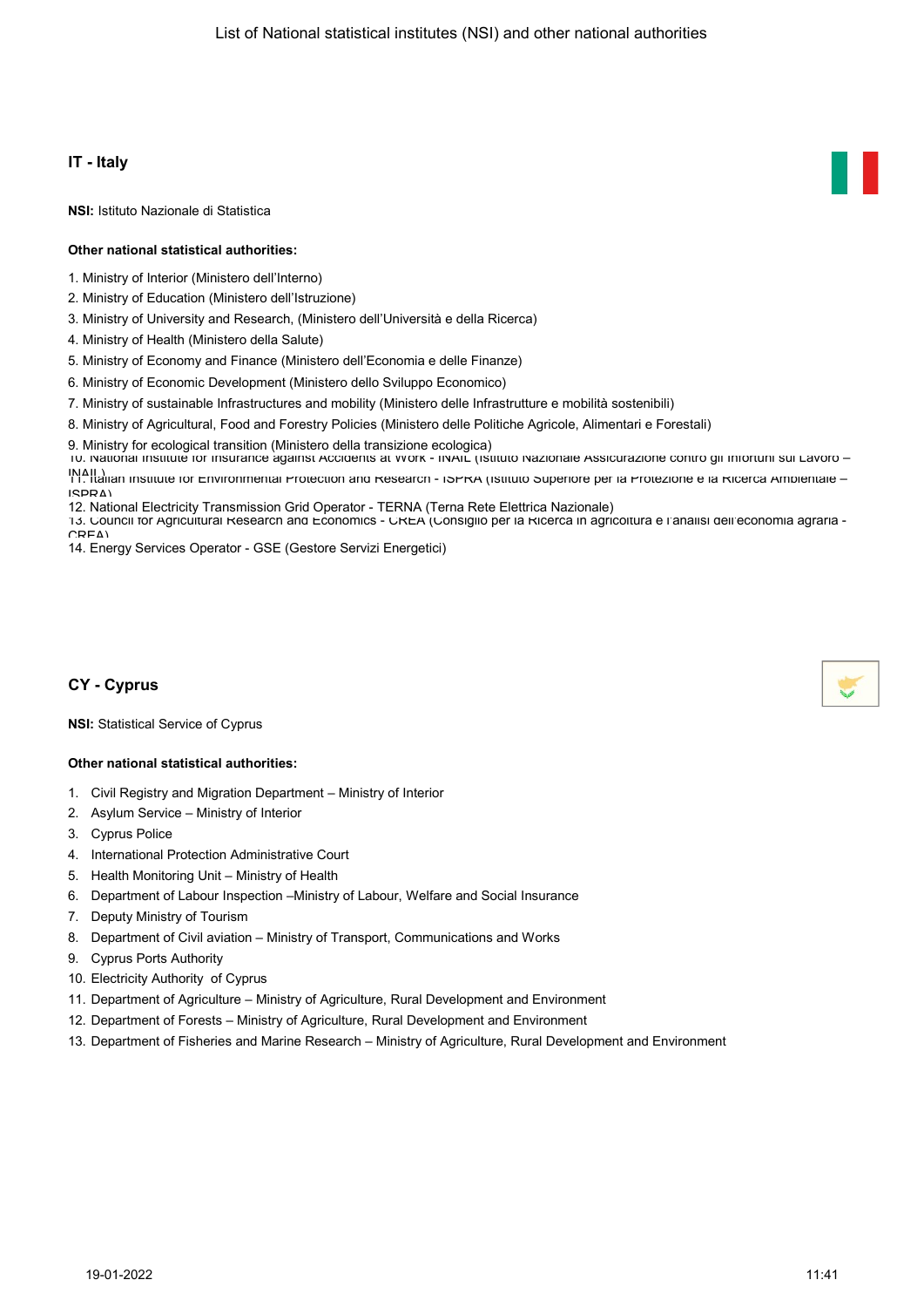## LV - Latvia

NSI: Central Statistical Bureau of Latvia

#### Other national statistical authorities:

- 1. Institute of Agricultural Resources and Economics (Agroresursu un ekonomikas instituts)
- 2. Office of Citizenship and Migration Affairs (Pilsonības un migrācijas lietu pārvalde)
- 3. Centre for Disease Prevention and Control (Slimību profilakses un kontroles centrs)
- 4. State Border Guard (Valsts Robežsardze)
- 5. Latvian Environment, Geology and Meteorology Centre (Latvijas vides, ģeoloģijas un meteoroloģijas centrs)
- 6. Ministry of Agriculture (Zemkopības ministrija)
- 7. National Health Service (Nacionālais veselības dienests)
- 8. State Plant Protection Service (Valsts augu aizsardzības dienests)
- 9. Agricultural Data Centre (Lauksaimniecības datu centrs)

## LT - Lithuania

NSI: Statistics Lithuania

- 1. Environmental Protection Agency
- 2. State Forest Service
- 3. State Labour Inspectorate under the Ministry of Social Security and Labour of the Republic of Lithuania
- 4. Institute of Hygiene
- 5. Migration Department under the Ministry of the Interior of the Republic of Lithuania
- 6. State Border Guard Service under the Ministry of the Interior of the Republic of Lithuania
- 7. Fisheries Service under the Ministry of Agriculture of the Republic of Lithuania
- 8. State Enterprise Agricultural Information and Rural Business Centre



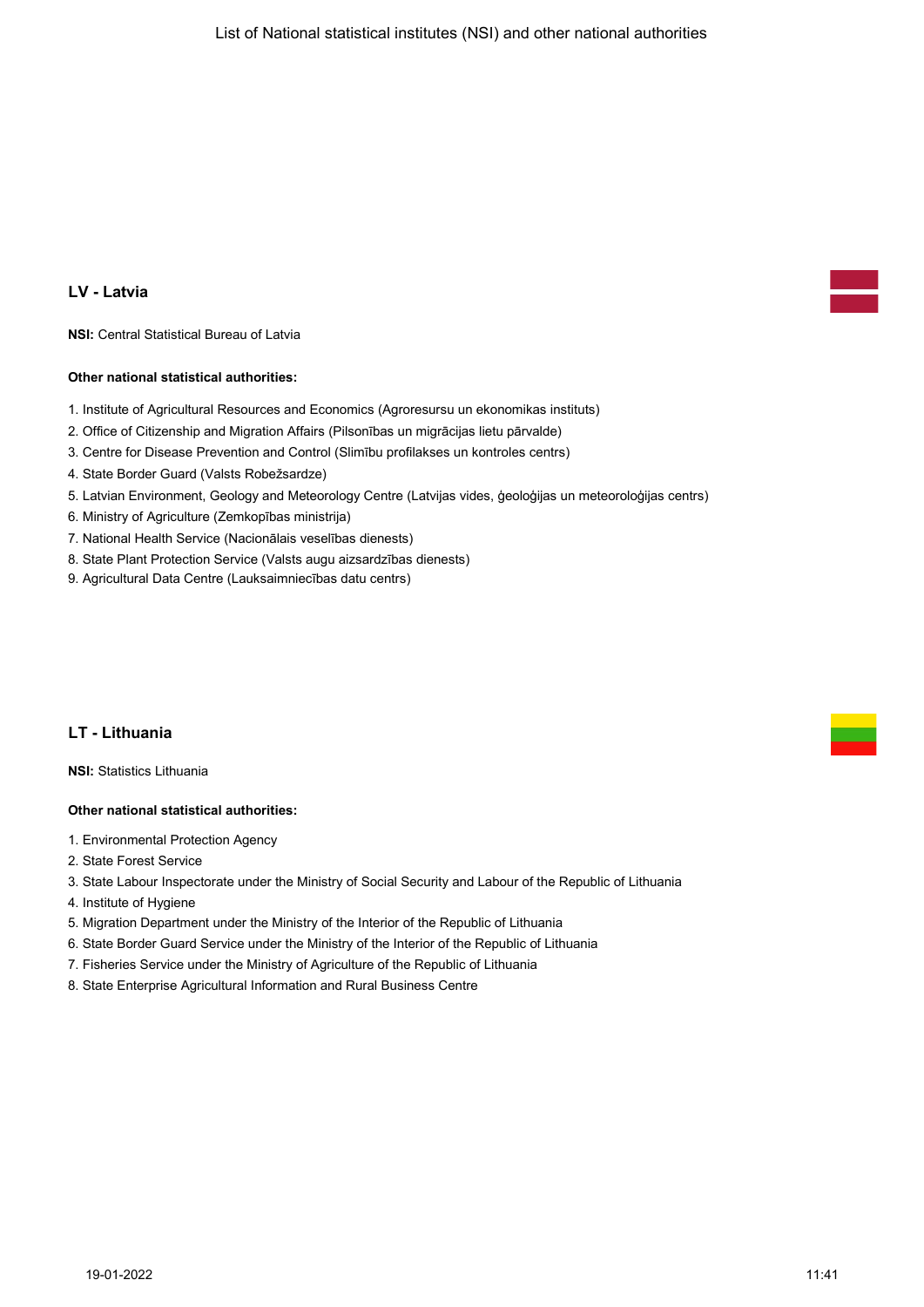## LU - Luxembourg

NSI: Institut National de la Statistique et des Etudes Economiques

#### Other national statistical authorities:

- 1. Ministry of Foreign Affairs
- 2. Ministry of Sustainable Development and Infrastructure
- 3. Ministry of National Education and Vocational Training
- 4. Ministry of Health
- 5. Accident Insurance Association
- 6. Agency for the Development of Employment
- 7. Department of Rural Economy
- 8. Viti-viniculture Institute
- 9. General Inspectorate of Social Security
- 10. Grand Ducal Police (Directorate for Information, Strategic Analysis)
- 11. LISER (Luxembourg Institute of Socio-Economic Research)

## HU - Hungary

# NSI: Hungarian Central Statistical Office

- 1. Ministry of Interior
- 2. Ministry of Human Capacities
- 3. Ministry for National Economy
- 4. Ministry of National Development
- 5. Ministry of Agriculture
- 6. Prosecution Service
- 7. Hungarian Energy and Public Utility Regulatory Authority
- 8. Research Institute of Agricultural Economics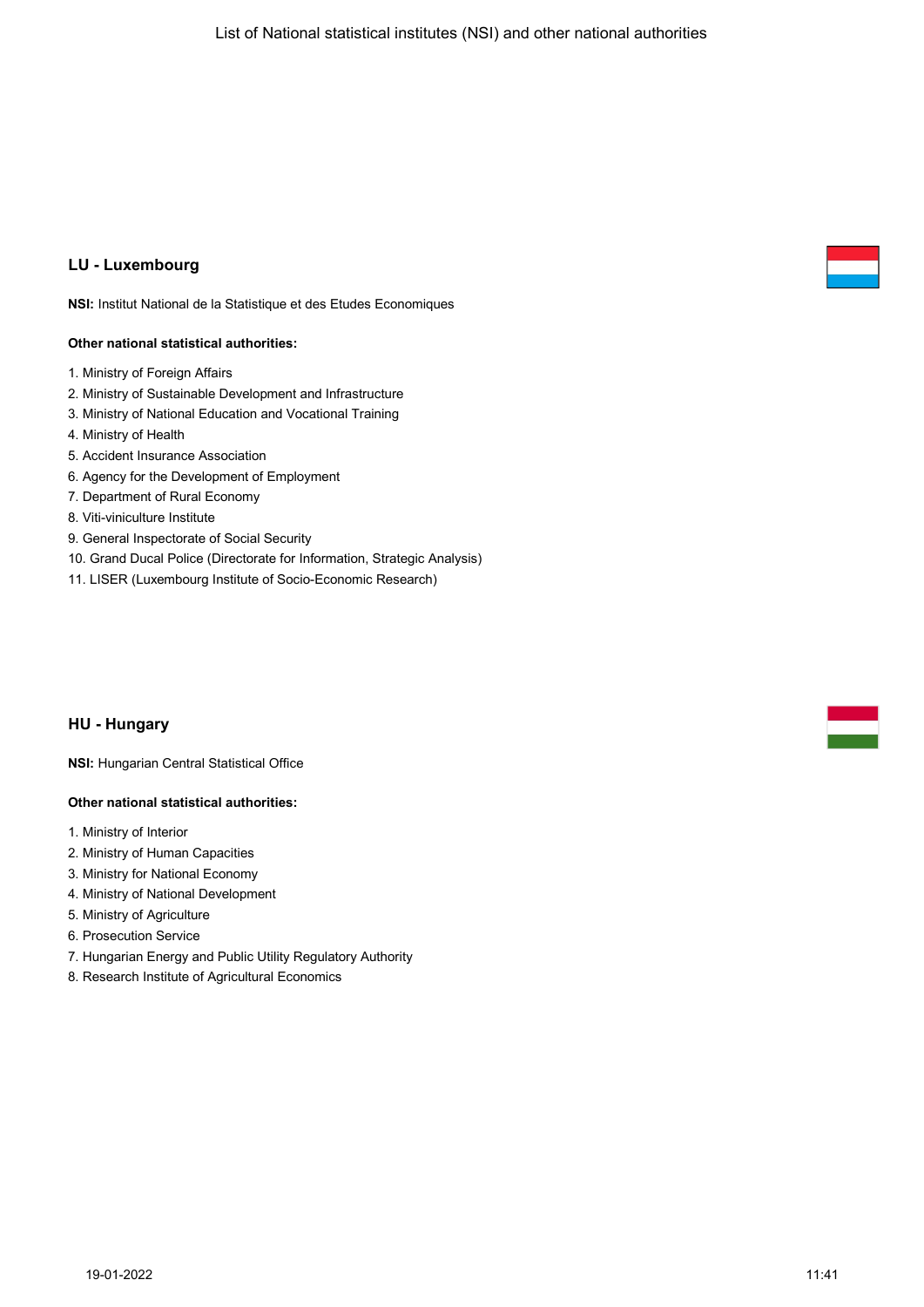## MT - Malta

NSI: National Statistics Office

## Other national statistical authority:

1. Directorate for Health Information and Research

#### NL - Netherlands

-

NSI: Centraal Bureau voor de Statistiek

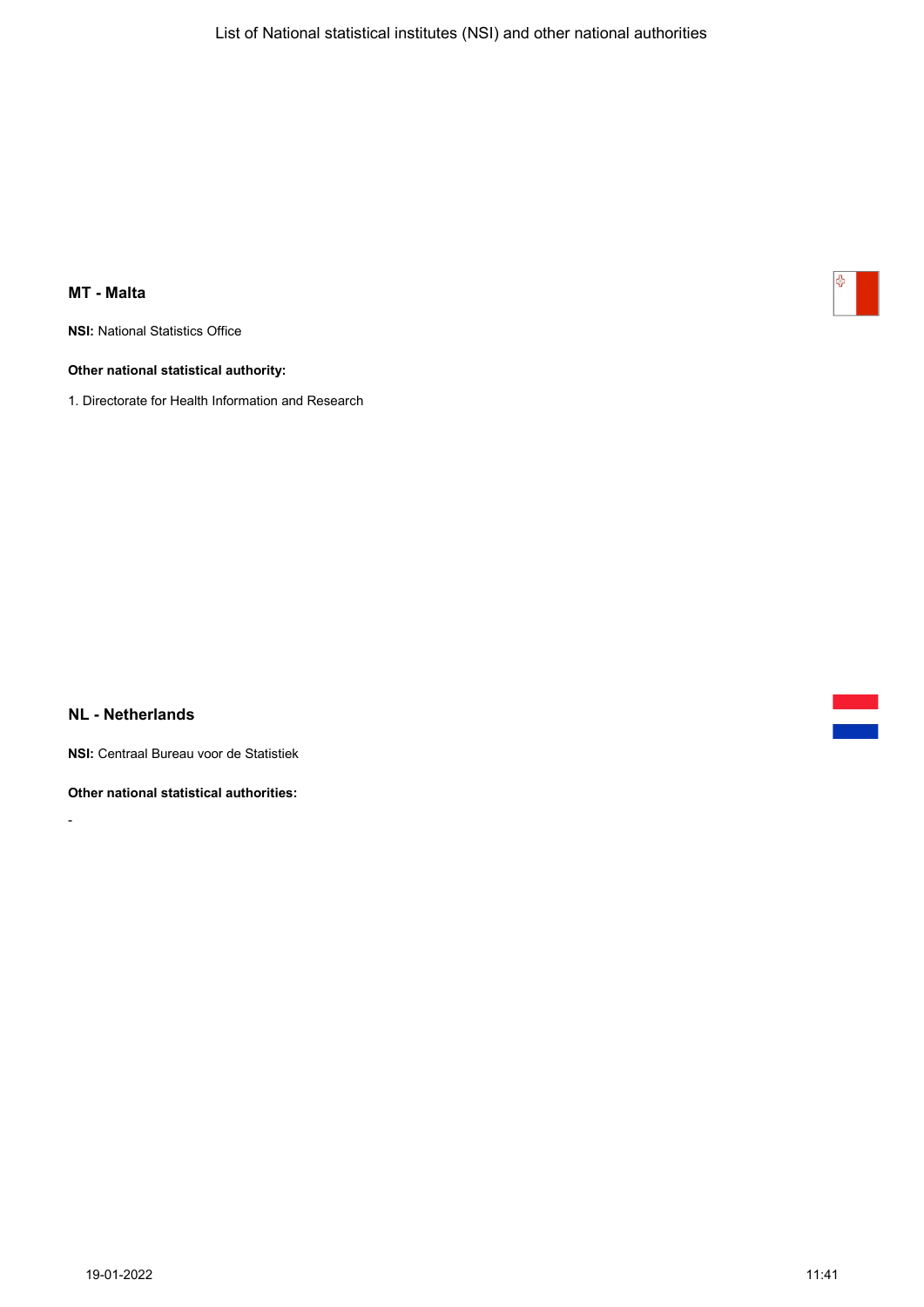## AT - Austria

NSI: Statistik Österreich

#### Other national statistical authorities:

- 1. Federal Ministry of Social Affairs, Health, Care and Consumer Protection
- 2. Federal Ministry of Agriculture, Regions and Tourism
- 3. Federal Ministry for Climate Action, Environment, Energy, Mobility, Innovation and Technology
- 4. Austrian Institute of Economic Research (WIFO)
- 5. Allgemeine Unfallversicherungsanstalt (AUVA) ) the Austrian Workers' Compensation Board
- 6. Energie-Control Austria
- 7. Umweltbundesamt Environment Agency Austria

## PL - Poland

NSI: Statistics Poland – GUS

- 1. Ministry of Finance
- 2. Ministry of Agriculture and Rural Development
- 3. Ministry of the Interior and Administration
- 4. Ministry of Justice
- 5. Polish Financial Supervision Authority
- 6. Chief Inspectorate of Environmental Protection
- 7. Institute of Agricultural and Food Economics National Research Institute
- 8. Stanisław Sakowicz Inland Fisheries Institute
- 9. Nofer Institute of Occupational Medicine
- 10. Motor Transport Institute
- 11. Łukasiewicz Research Network Wood Technology Institute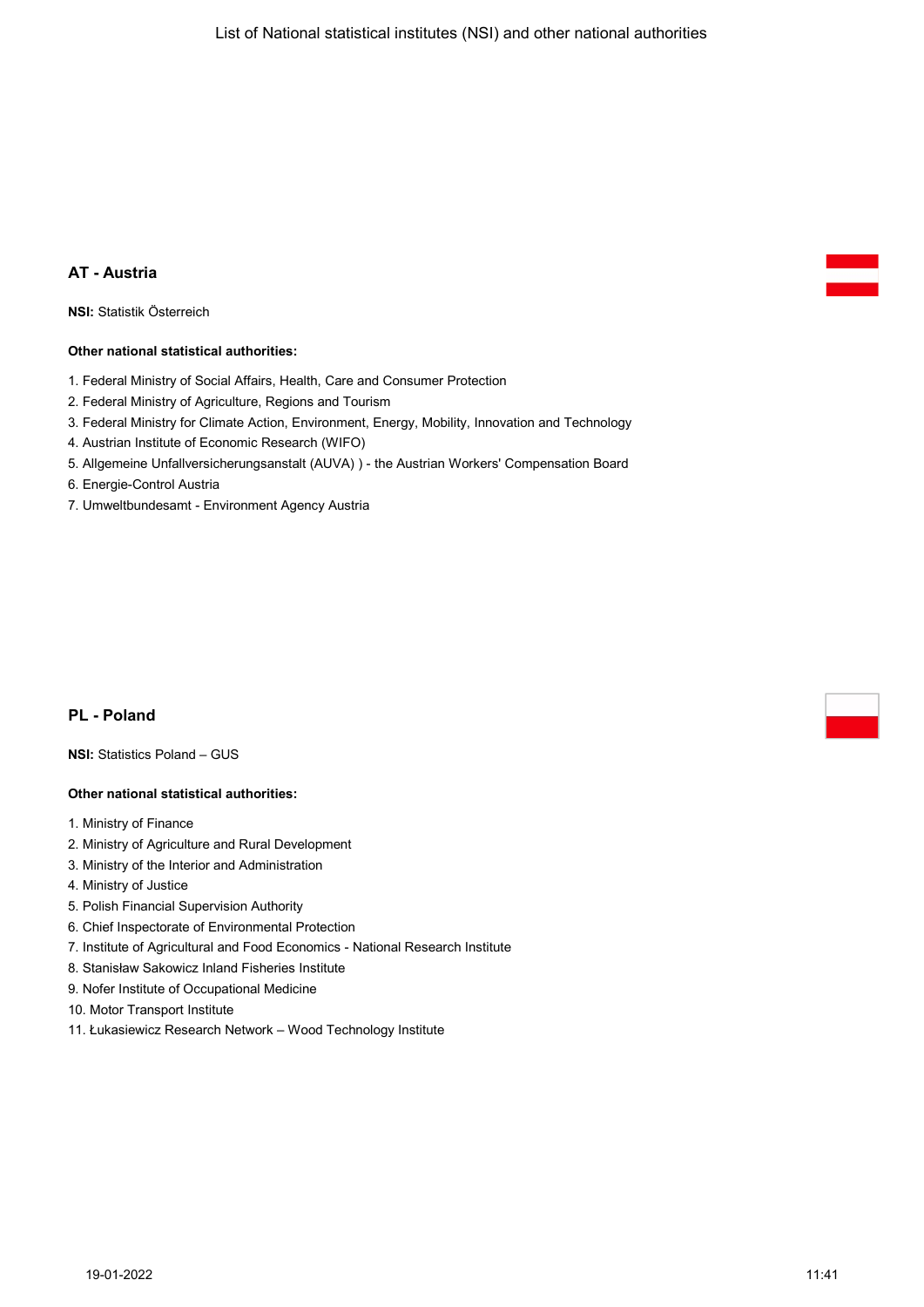## PT - Portugal

NSI: Instituto Nacional de Estatística

#### Other national statistical authorities:

1. DGEG – Direção-Geral de Energia e Geologia, Ministério do Ambiente e da Ação Climática (Directorate General for Energy and Geology, Ministry of Environment and Climate Action)

2. DGEEC – Direção-Geral de Estatísticas da Educação e Ciência, Ministério da Educação e Ministério da Ciência, Tecnologia e Ensino Superior (Directorate General for Statistics on Education and Science, Ministry of Education and Ministry of Science, Technology and Higher Education)

3. DGPJ – Direção-Geral da Política de Justiça, Ministério da Justiça (Directorate General for Justice Policy, Ministry of Justice)

4. DGRM – Direção-Geral de Recursos Naturais, Segurança e Serviços Marítimos, Ministério do Mar (Directorate General for Natural Resources, Safety and Maritime Services, Ministry of Sea)

5. GEP – Gabinete de Estratégia e Planeamento, Ministério do Trabalho, Solidariedade e Segurança Social (Department for Strategic Planning, Ministry of Labour, Solidarity and Social Security)

## RO - Romania

NSI: National Institute of Statistics

#### Other national statistical authorities:

- 1. Ministry of Agriculture and Rural Development
- 2. National Agency of Fisheries and Aquaculture
- 3. National Agency for Environmental Protection
- 4. Authority for Energy Regulation
- 5. General Inspectorate for Immigration



# $\bigcirc$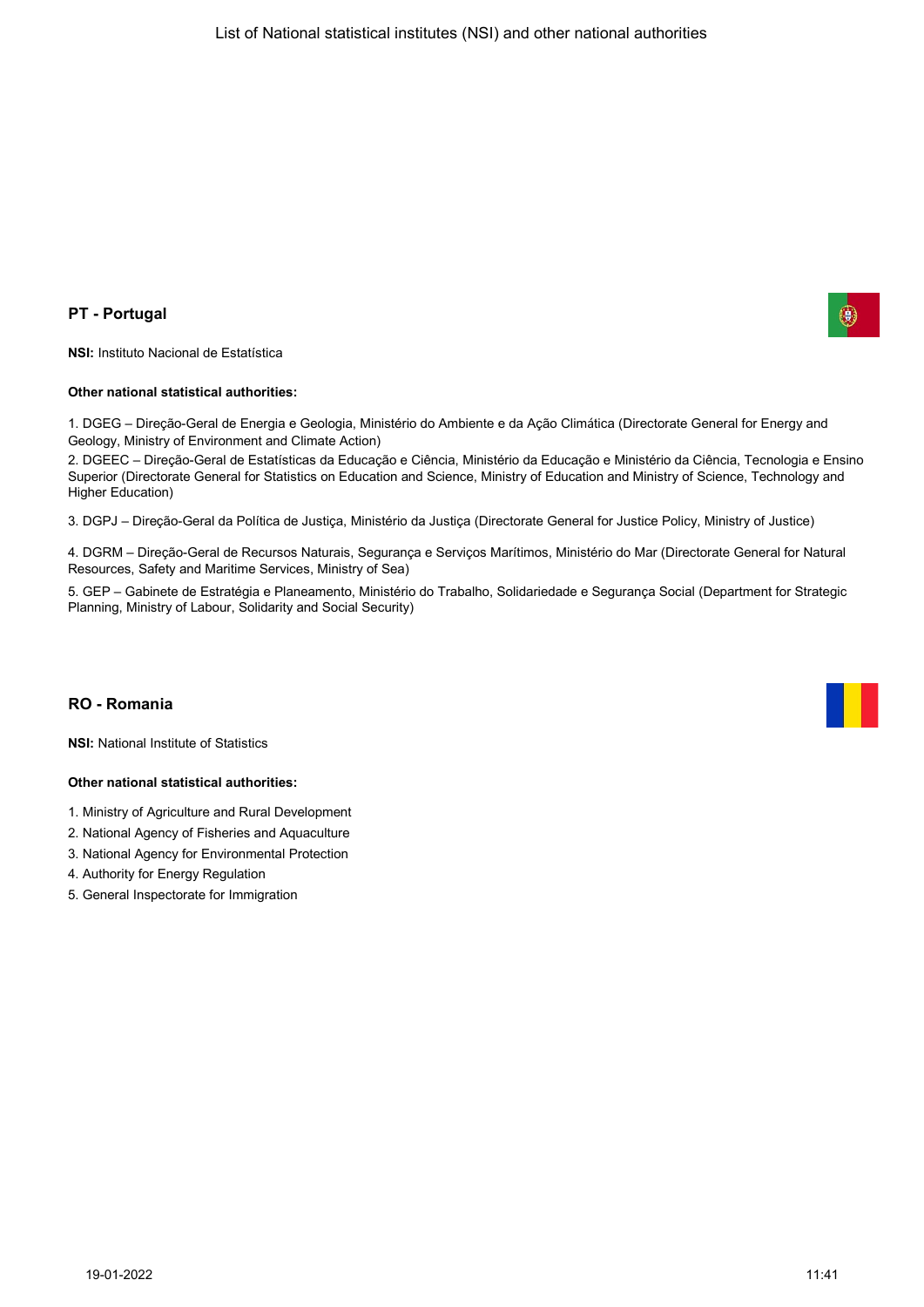## SI - Slovenia

NSI: Statistical Office of the Republic of Slovenia

#### Other national statistical authorities:

1. National Institute of Public Health

## SK - Slovak Republic

NSI: Statistical Office of the Slovak Republic

- 1. Ministry of Agriculture and Rural Development of the SR National Forest Centre (NLC)
- 2. Ministry of Agriculture and Rural Development of the SR Central Controlling and Testing Institute in Agriculture (ÚKSÚP)
- 3. Ministry of Education, Science, Research and Sport of the SR Slovak Centre of Scientific and Technical Information (CVTI SR)
- 4. Ministry of Interior of the SR Migration Office (MÚ)
- 5. Ministry of Interior of the SR Bureau of Border and Alien Police of Presidium of the Police Force (ÚHCP Ρ PZ)
- 6. Ministry of Environment of the SR Slovak Environmental Agency (SAŽP)
- 7. Ministry of Environment of the SR Slovak Hydrometeorological Institute (SHMÚ)
- 8. Ministry of Economy of the SR Slovak Innovation and Energy Agency (SIEA)
- 9. Ministry of Labour, Social Affairs and Family of the SR
- 10. Ministry of Labour, Social Affairs and Family of the SR Institute for Labour and Family Research (IVPR)
- 11.State Material Reserves of the SR (SŠHR)
- 12. Institute of Informatics and Statistics (INFOSTAT)



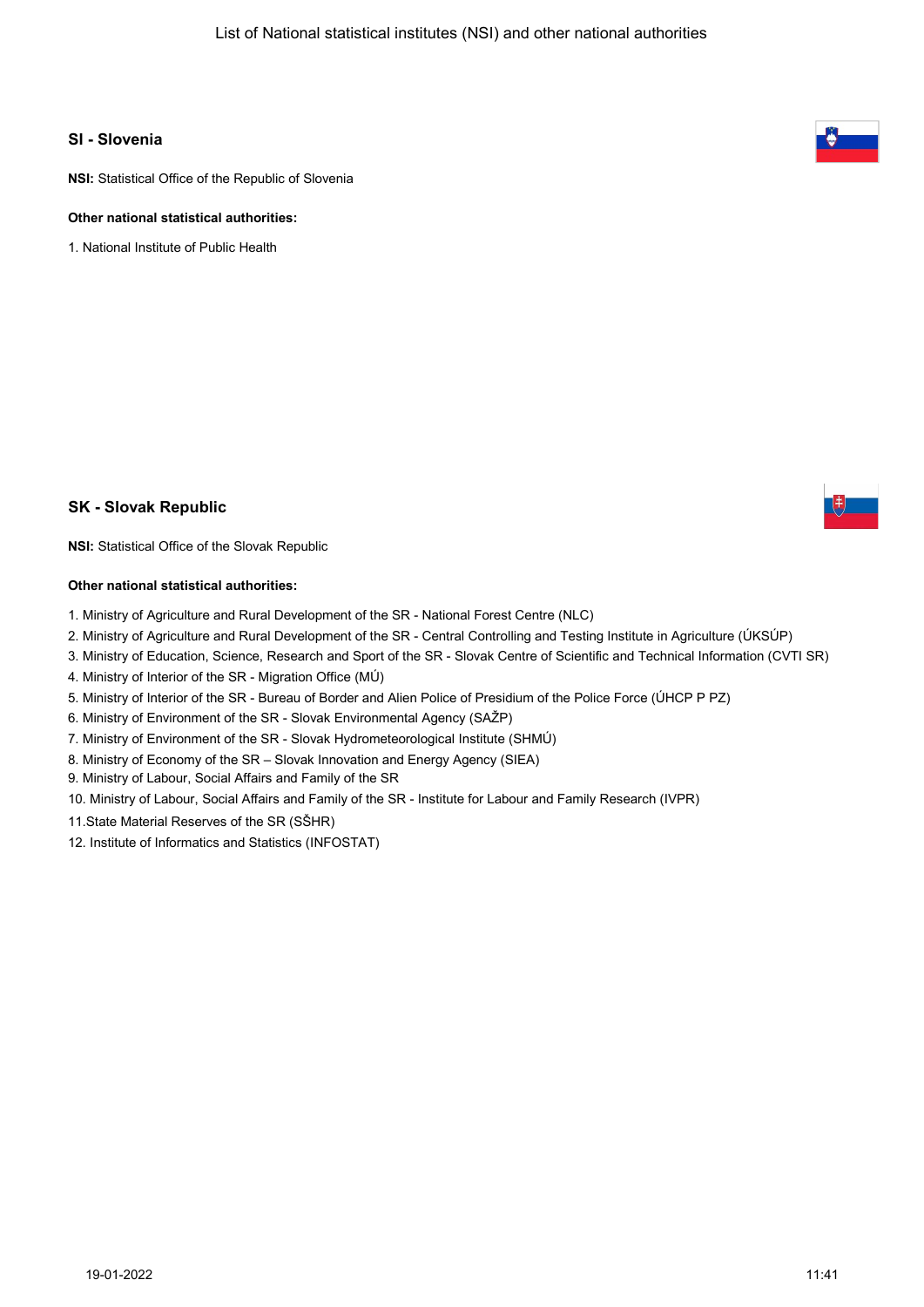## FI - Finland

NSI: Statistics Finland

#### Other national statistical authorities:

Natural Resources Institute Finland Finnish Immigration Service National Institute for Health and Welfare (THL) Finnish Institute of Occupational Health Finnish Customs The Finnish Environment Institute (SYKE)

### SE - Sweden

NSI: Statistics Sweden

#### Other national statistical authorities:

National Board of Health and Welfare Swedish National Council for Crime Prevention Swedish National Mediation Office Swedish Agency for Economic and Regional Growth Swedish Agency for Growth Policy Analysis Swedish Agency for Marine and Water Management National Board of Agriculture Swedish Chemicals Agency Swedish Energy Agency Swedish Environmental Protection Agency Swedish Financial Supervisory Authority Swedish Forest Agency Swedish National Agency for Education Swedish Higher Education Authority Swedish National Financial Management Authority Swedish Work Environment Authority Transport Analysis Public Health Agency of Sweden Swedish Migration Agency Swedish Police